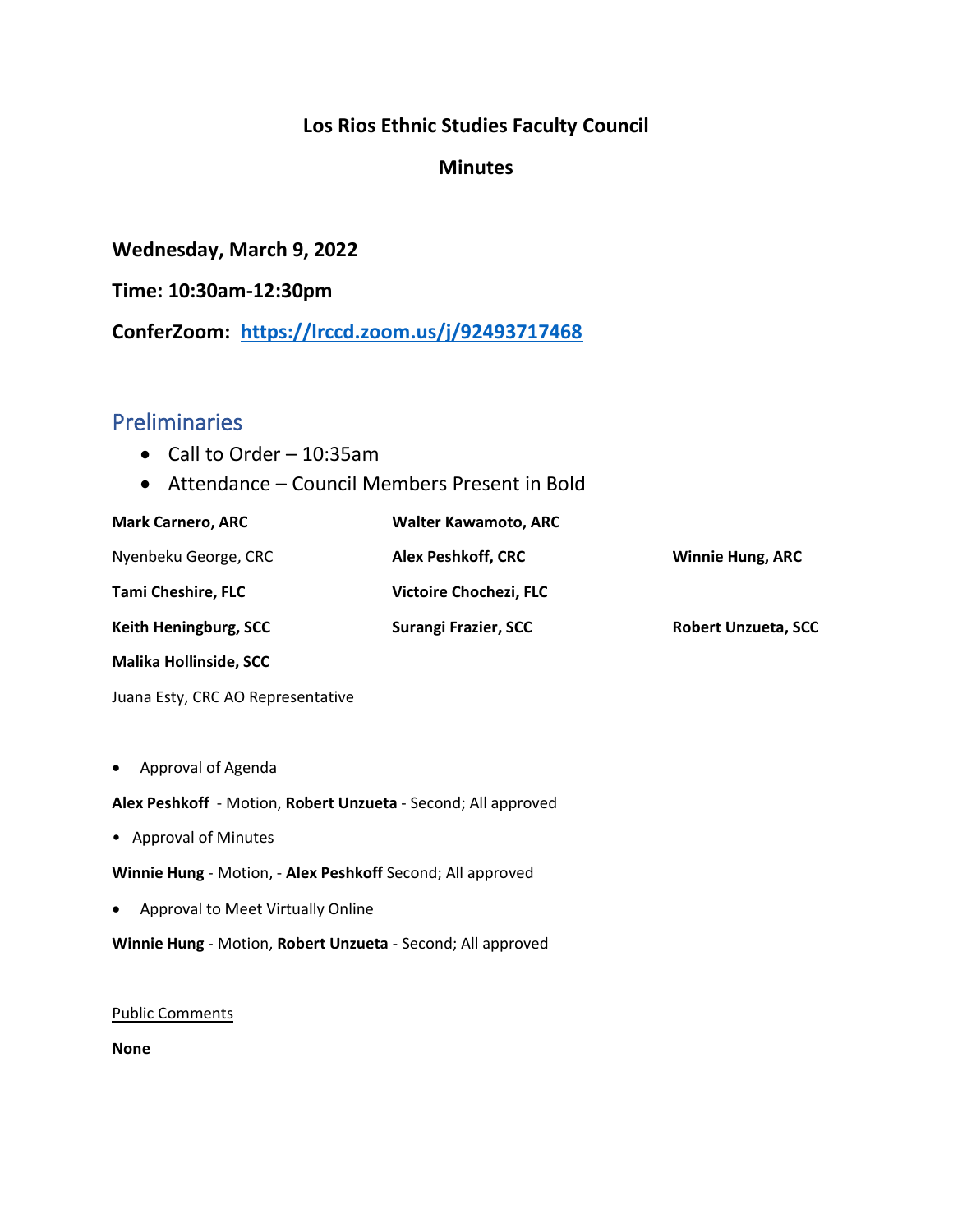## Announcements

- Walter Kawamoto Chavez March is coming up. See attachments.
- Mallika Hollinside San Joaquin Delta College is hiring for Chicana/Chicano Studies and Asian American Studies.
	- o Amari Series
		- [https://www.youtube.com/watch?v=mjuSbkZ3jcc&list=PLXBK4HZsYkd](https://www.youtube.com/watch?v=mjuSbkZ3jcc&list=PLXBK4HZsYkd-pSUiWWZrgVaGBNy36IVre&index=3)[pSUiWWZrgVaGBNy36IVre&index=3](https://www.youtube.com/watch?v=mjuSbkZ3jcc&list=PLXBK4HZsYkd-pSUiWWZrgVaGBNy36IVre&index=3)
- CCCESFC Symposium/Summit Friday March 11, 2022 10-Noon
	- o Registration link: [https://deltacollege](https://deltacollege-edu.zoom.us/meeting/register/tJ0scOmqrD8tEtd1Ng6AknXxG-l59ss1gmk4)[edu.zoom.us/meeting/register/tJ0scOmqrD8tEtd1Ng6AknXxG-l59ss1gmk4](https://deltacollege-edu.zoom.us/meeting/register/tJ0scOmqrD8tEtd1Ng6AknXxG-l59ss1gmk4)
		- o Keith would like to encourage us to attend this event because it relates to state level issue. Tami will also be presenting at this event.
- Cuesta College Ethnic Studies Teach-In Wednesday March 30, 2022 1-4:30pm
	- o <https://bit.ly/EthnicStudiesTeachIn22>
- Victoire Chochezi
	- $\circ$  Here is a list of upcoming FLC Equity Center women's herstory month events, and a link to the district's women's events. The events are open to everyone and hopefully will be inspirational to everyone, so we hope you will join us and help spread the word.

Women's History Month - FLC Featured Event: Women Leaders and Professional Journeys

Women's History Month - FLC Featured Event: Women Leaders and Profession... Join us to hear from Women Leaders across Folsom Lake College who will share their professional journeys, challe...

https://flc.losrios.edu/campus-life/calendar-andevents/event?id=x61652&date=20220324&time=1500

https://flc.losrios.edu/campus-life/calendar-andevents/event?id=x61653&date=20220331&time=1500

The district has a great line up overall. Check it out.

- o [https://flc.losrios.edu/campus-life/calendar-and](https://flc.losrios.edu/campus-life/calendar-and-events?term=&type=4356&organizer=&aud)[events?term=&type=4356&organizer=&aud](https://flc.losrios.edu/campus-life/calendar-and-events?term=&type=4356&organizer=&aud)
- o BFSA Annual Hiring Workshop, Part 2 Interviewing <https://lrccd.zoom.us/meeting/register/tJIpd-6uqj8iGd2pxVft88W7aLJ9dBujxtw7>

# Chair's Report (Approximately 30 minutes)

• Continued discussion on how the Council will carry on and in what capacity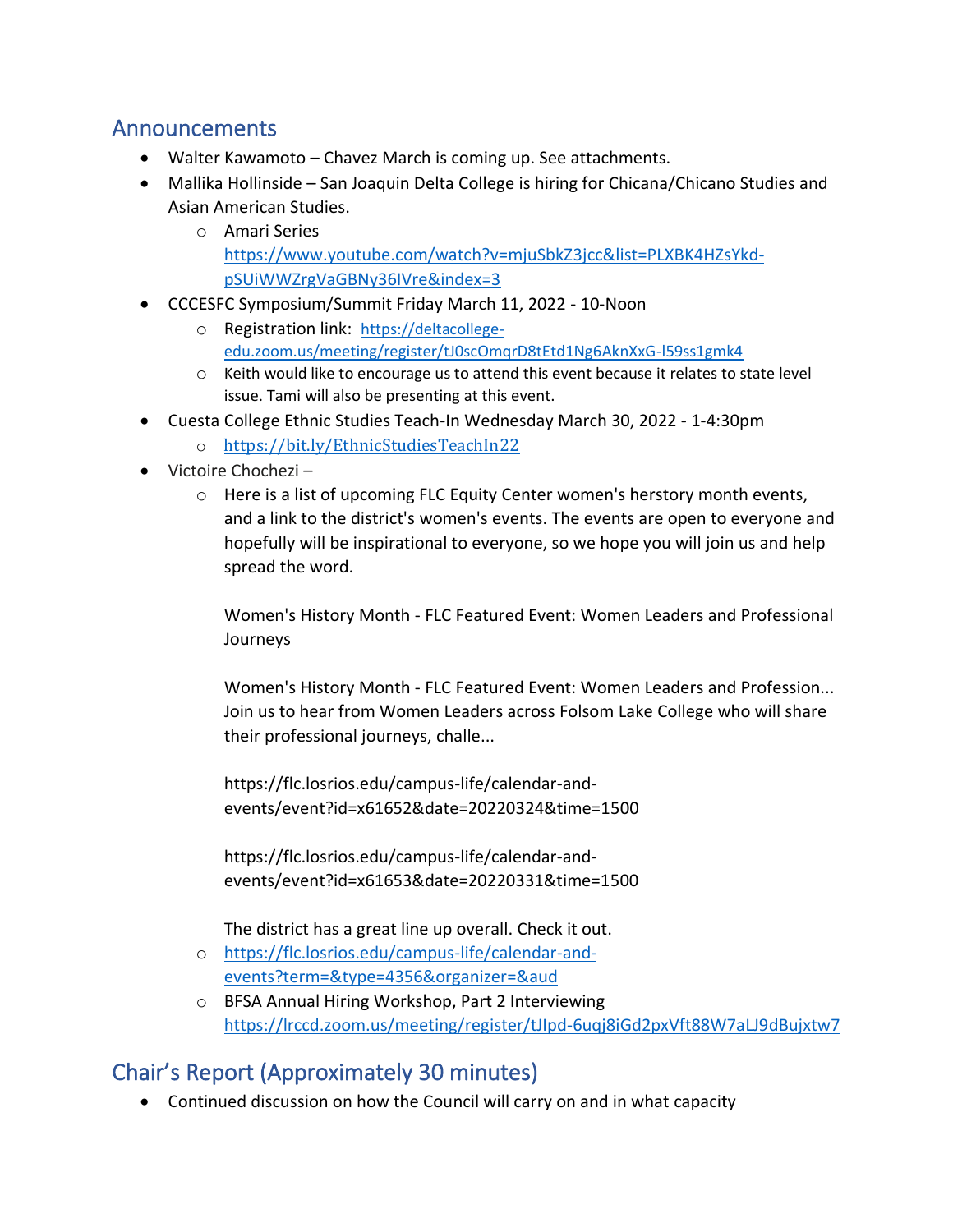- CCCESFC Regional Ethnic Studies Faculty Council Development further discussion
- Curriculum Update
	- o All curriculum with name changes should be cataloged
	- o All introductory courses have the phrase, "Introduction to."
- Program Development Work group Fridays
	- o Google drive collaborative doc
		- Added Teaching Certificate information to the end of the program document for review and consideration
	- o TMC will not be complete until Feb. 2023
		- Work on our AA's and Teaching Certificate
	- $\circ$  We should figure out how to make the designators work for students who transfer to UC or CSU since the focus is slightly different at these institutions. CSU is more focused on general Ethnic Studies while the UC is more focused on the four core as distinct disciplines. We may want to use a hyphenated designator, such as ETHN-AFAM for example.
	- $\circ$  It may be good to plan for a general Ethnic Studies degree right now and then diversify once we have more faculty. However, it may be difficult to change later.
	- $\circ$  Dual Enrollment continued discussion, should we organize this district wide for Ethnic Studies?
		- Dual enrollment is college specific. It involves specific agreements with school districts. For example, SCC is working with a lot of school in the Davis area.
		- Should we consider a dual enrollment agreement that is district-wide rather than college specific?
		- The colleges are coordinating dual enrollment with multiple departments, so it may not be feasible for the Council to get specifically involved.
		- We may want to consider some professional development for the faculty/ staff at the high schools as well so that we are all on the same page.
- Discussion about a Canvas repository for Ethnic Studies Resources and announcements
	- o Surangi will reach out to Brian Pogue about creating a shell. It will be called Los Rios Ethnic Studies Resource Repository.
- Discussion about asking if changing the website to reflect local and statewide Ethnic Studies announcements is possible.

# Discussion Items (25 minutes)

Note: Items that the committee is unable to get to can be tabled until the next meeting.

- 1. Department Updates (10 minutes)
	- $\circ$  ARC (Mark Carnero) No major updates. ARC wants to offer more dual enrollment.